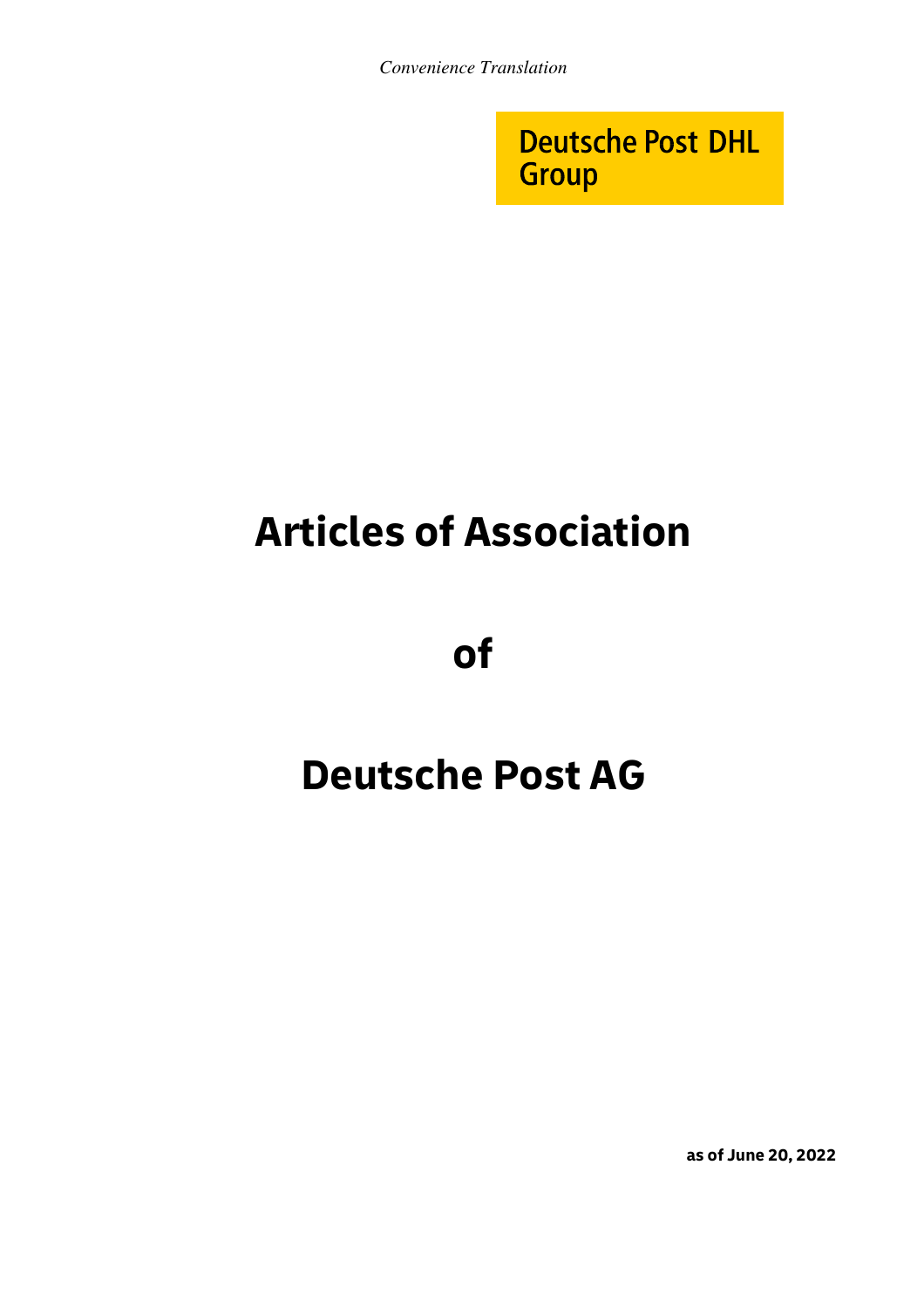## I. General

## § 1

## Name, Registered Office and Fiscal Year of the Company

- (1) The name of the Company is Deutsche Post AG.
- (2) The Company has its registered office in Bonn.
- (3) The fiscal year is the calendar year.

#### § 2

#### Object of the Company

- (1) The object of the Company is the provision of services in the communications, transport and logistics sectors, and particularly in the postal sector.
- (2) The Company may engage in any and all other actions and transactions that appear suited to fulfilling the object of the Company. For this purpose, it may especially offer products and services, also for the account of third parties, particularly via its sales branches. It may also, either domestically and abroad, form, acquire, or acquire equity interest in any other enterprises of the same or similar nature, or enterprises in the banking and financial services sector, or manage such enterprises, or restrict itself to managing its investments. It may hive-down its business operations, in whole or in part, to affiliated companies.

#### § 3

## Appointment of the Federal Institute for Postal and Telecommunications Deutsche Bundespost

The Company vests in the Federal Institute for Postal and Telecommunications Deutsche Bundespost any responsibility for matters within the meaning of Section 3 (2) of the Federal Institute for Posts Act. To this end, it shall enter into contracts for services against payment with the Federal Institute.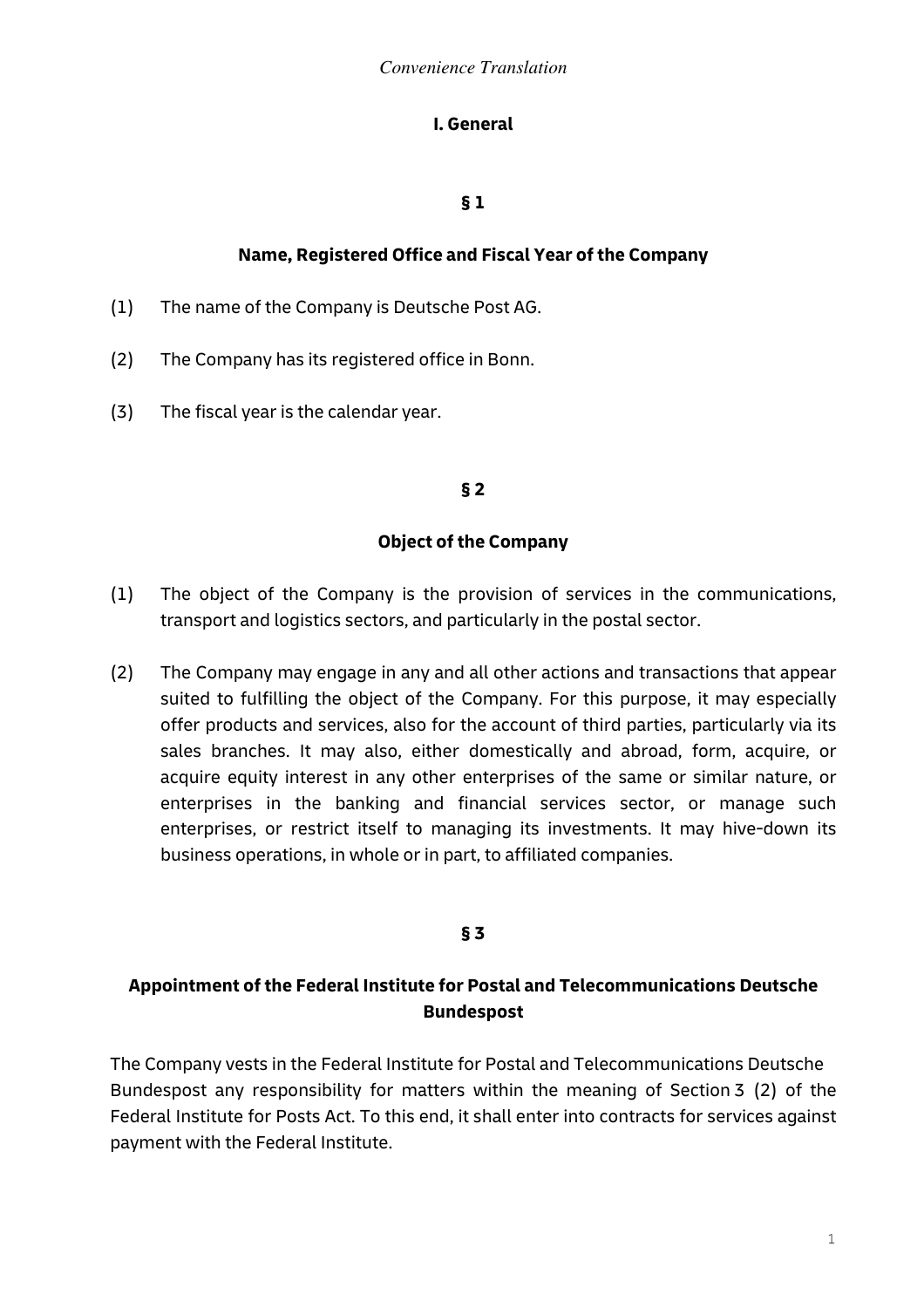#### Notices and Information

- (1) The Notices of the Company shall be published in the Federal Gazette (Bundesanzeiger).
- (2) The Company is authorized to provide information to holders of listed securities of the Company by remote data transmission, subject to their consent.

## II. Share Capital and Shares

#### § 5

#### Amount and Division of the Share Capital

- (1) The Company's share capital amounts to Euro 1,239,059,409 and is divided into 1,239,059,409 no par shares (shares without nominal value).
- (2) The Management Board, with the consent of the Supervisory Board, is authorized to increase the Company's share capital until May 5, 2026 by up to EUR 130,000,000 by issuing up to 130,000,000 no-par value registered shares against cash and/or non-cash contributions (Authorized Capital 2021). The authorization may be used in full or for partial amounts. The shares may be taken over by one or more financial institutions subject to the stipulation that they offer the shares to shareholders for subscription (indirect subscription right). Companies subject to Section 53 (1) sentence 1 or Section 53b (1) sentence 1 or (7) KWG are legally equated with financial institutions.

The shareholders are generally entitled to a subscription right. However, with the consent of the Supervisory Board, the Management Board is authorized to exclude the shareholders' subscription rights to shares:

- for fractional amounts arising due to the subscription ratio;
- to the extent it is necessary in order to grant holders of previously issued bonds with warrant or conversion rights or conversion obligations a subscription right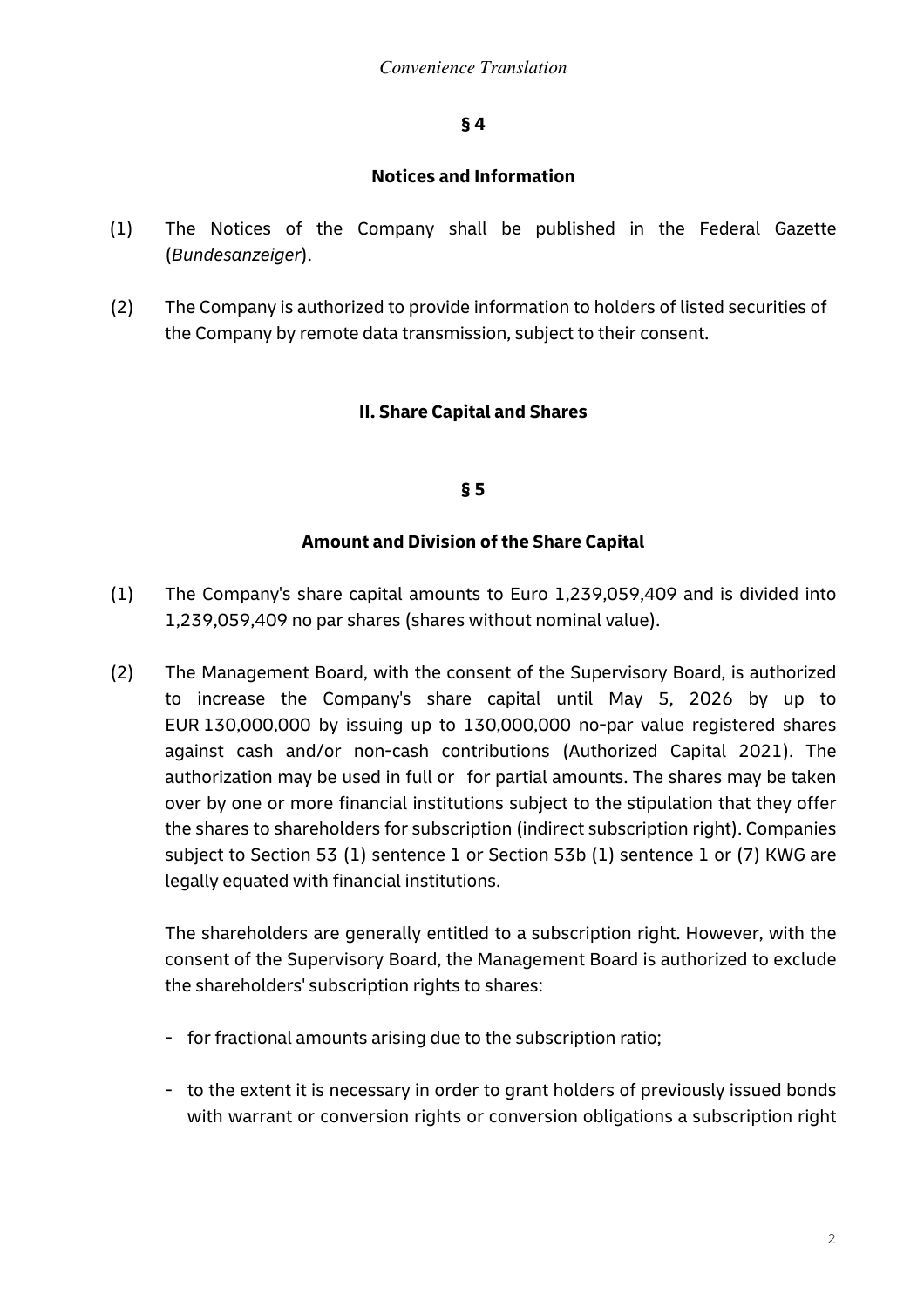to new shares to the extent they would be entitled after exercising the warrant or conversion rights or upon satisfaction of the conversion obligation;

- if the shares are issued against cash contributions and the issue price of the new shares is not substantially lower than the market price of the Company's shares with identical features already listed as of the date on which the issue price is finally determined and the issued shares do not exceed a total of 10% of the Company's share capital as of the date on which this authorization enters into force or – if this amount is lower – is exercised; other shares and subscription rights for shares issued, sold or granted since the adoption of this authorization under the exclusion of shareholders' subscription rights pursuant to or in application mutatis mutandis of Section 186 (3) sentence 4 AktG shall be counted towards this 10% threshold; shares issued or to be issued for the servicing of bonds with warrants, convertible bonds and/or participating bonds, as well as profit participation certificates to the extent the bonds and/or profit participation certificates have been issued during the term of this authorization under exclusion of subscription rights in application mutatis mutandis of Section 186 (3) sentence 4 AktG shall also be counted towards this 10% threshold;
- if the new shares are to be issued in connection with shareholding or other share-based programs to members of the Management Board of the Company or members of the representative body of an affiliated company or to employees of the Company or an affiliated company, whereby the employment at or membership in the corporate body of the Company or an affiliated company must exist as of the grant date of the share issuance; as permitted pursuant to Section 204 (3) sentence 1 AktG, the contribution to be made for the new shares can be covered by that portion of the net income for the fiscal year which the Management Board and the Supervisory Board may transfer to other earnings reserves pursuant to Section 58 (2) AktG; to the extent members of the Management Board shall be granted shares, this decision shall be made by the Supervisory Board of the Company;
- if the new shares are to be used for an initial offering of the Company's shares on a foreign exchange, on which the shares have not previously been admitted for trading; the authorization applies mutatis mutandis for the initial public offering of receipts or certificates representing shares;
- for capital increases against non-cash contributions for purposes of corporate mergers or the acquisition of companies, parts of companies, equity interests in companies (including increasing existing interests) or other assets;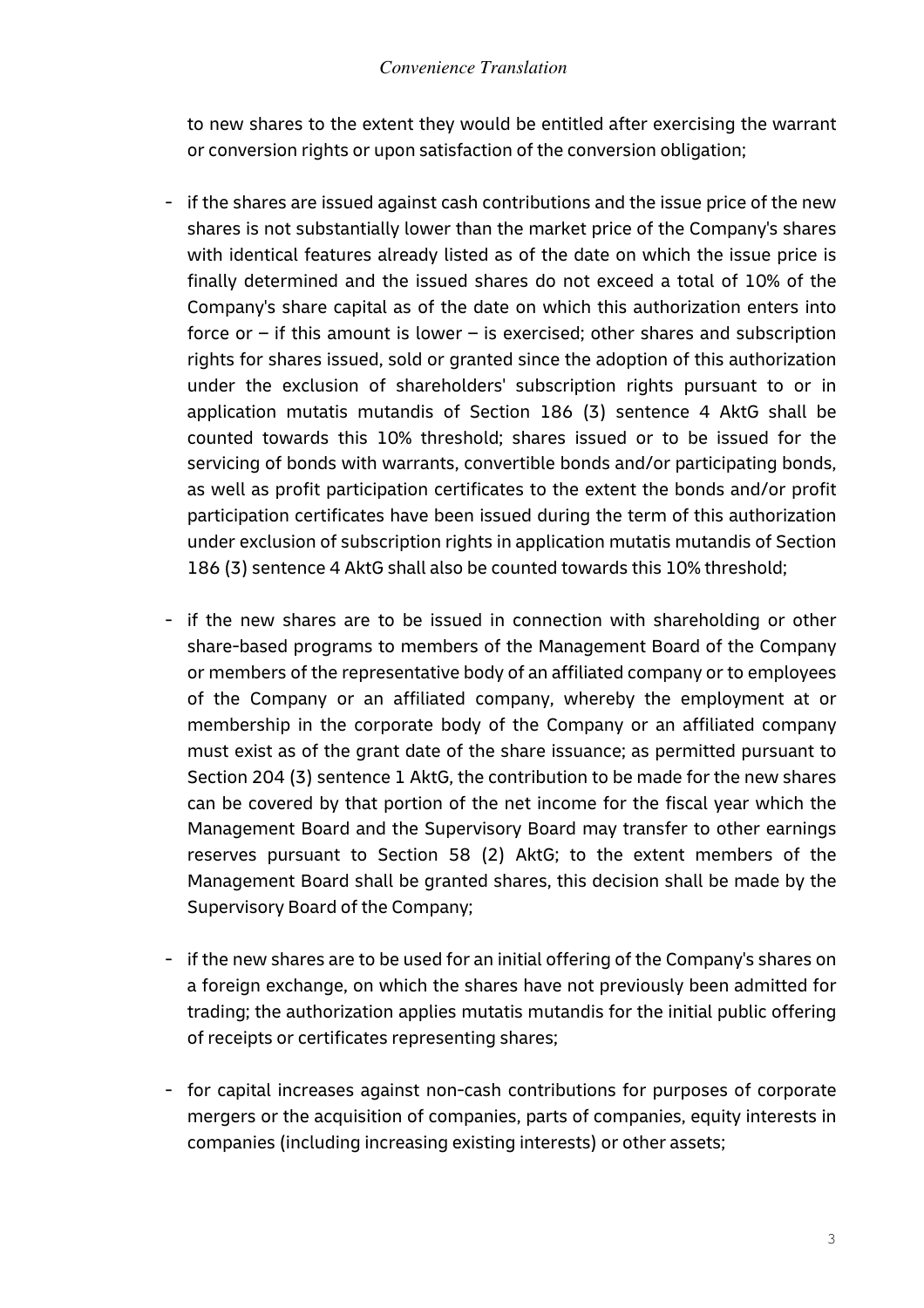- if and to the extent that the Management Board offers shareholders the option for a due and payable dividend claim vis-à-vis the Company to be paid (in full or in part) through the issue of new shares from Authorized Capital 2021 in lieu of cash payments.

The Management Board will utilize the authorization to exclude shareholders' subscription rights only if and to the extent that the total proportion of the share capital attributable to those shares does not exceed 10%. For the purpose of issuing new shares in connection with shareholding or other share-based programs, the Management Board will utilize the authorization to exclude shareholders' subscription rights only if and to the extent that the total proportion of the share capital attributable to those shares does not exceed 3%. If, during the term of the authorization up to the time of its complete utilization, other authorizations already existing at the time the resolution on this authorization is taken to issue new shares in the Company or to issue rights that allow or create an obligation to subscribe to new shares in the Company are used and statutory subscription rights of the shareholders are excluded, the issued shares or rights to subscribe to shares shall be counted toward the above 10% threshold, unless the issue of the shares or rights to subscribe to shares serves the servicing of sharebased remuneration programs. Shares being issued based on convertible bonds already being issued are as well taken into account if the convertible bonds have been issued under exclusion of the statutory subscription right of the shareholders.

The Management Board is authorized, with the consent of the Supervisory Board, to stipulate the additional content of the share rights and the conditions of the share issuance.

(3) The share capital is contingently increased by up to EUR 75,000,000 through the issue of up to 75,000,000 no-par value registered shares (Contingent Capital 2017). The contingent capital increase serves to grant warrant or conversion rights or to service conversion obligations as well as to grant shares in lieu of cash payments to holders of bonds issued by the Company or its Group companies in accordance with the authorization resolution of the Annual General Meeting on April 28, 2017. The new shares shall be issued at the warrant or conversion price stipulated in accordance with the authorization resolution of the Annual General Meeting on April 28, 2017. The contingent capital increase shall only be implemented if and to the extent that the holders or creditors of bonds that are issued or guaranteed based on the authorization resolution of the Annual General Meeting on April 28, 2017 exercise their warrant or conversion rights, satisfy their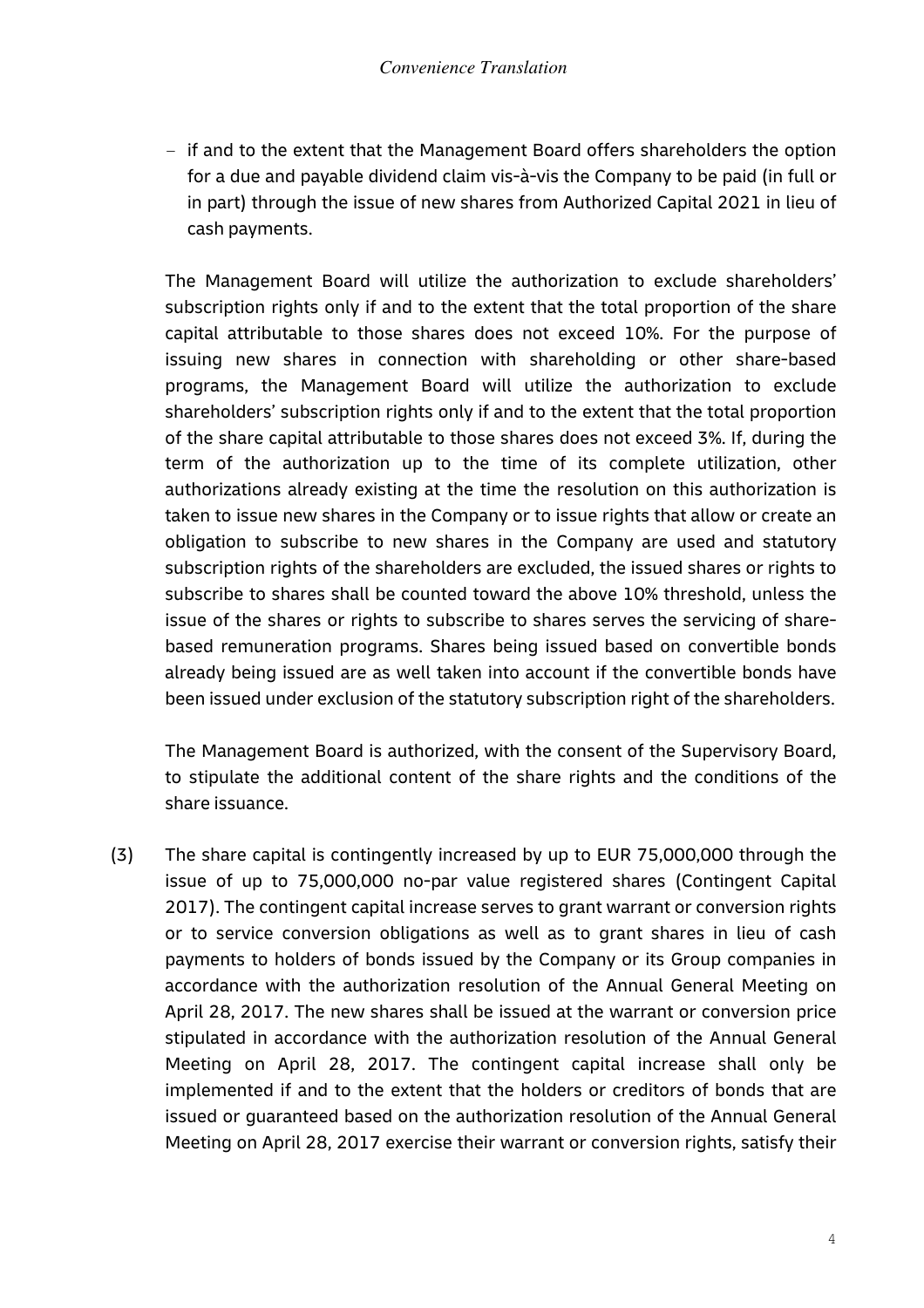conversion obligations or shares are granted to holders or creditors of these bonds in lieu of cash payments and other means of satisfaction are not used for servicing. The new shares participate in profits from the beginning of the fiscal year in which they are issued. The Management Board is authorized, with the consent of the Supervisory Board, to stipulate the additional details for implementing the contingent capital increase.

- (4) The share capital is contingently increased by up to EUR 12,000,000 through the issue of up to 12,000,000 no-par value registered shares (Contingent Capital 2018/1). The contingent capital increase serves to grant subscription rights to members of management of the Company's majority-owned enterprises and to executives of the Company and of its majority-owned enterprises, provided that in the Role Classification System (RCS) of Deutsche Post DHL Group they possess an RCS grade of B through F (beneficiaries). Subscription rights may only be issued on the basis of the authorization resolution of the Annual General Meeting dated April 24, 2018. Shares shall be issued to the beneficiaries against contribution of the remuneration amount pertaining to the respective Performance Share Units issued in accordance with the authorization resolution of the Annual General Meeting on April 24, 2018, as of the issue date of the shares and by way of a non-cash contribution at the issue price in the proportionate amount of the issued shares in the share capital. This requires one share to be issued respectively against the applicable remuneration amount from a Performance Share Unit arising on expiry of the waiting period. The contingent capital increase shall only be implemented to the extent that shares are issued based on the subscription rights granted and the Company does not redeem the subscription rights by cash payment or delivery of own shares. The new shares participate in profits from the beginning of the fiscal year in which they are issued.
- (5) The share capital is contingently increased by up to EUR 12,000,000 through the issue of up to 12,000,000 no-par value registered shares (Contingent Capital 2020/1). The contingent capital increase serves to grant subscription rights to members of management of the Company's affiliated enterprises and to executives of the Company and of its affiliated enterprises, provided that in the Role Classification System (RCS) of Deutsche Post DHL Group they possess an RCS grade of B through F (beneficiaries). Subscription rights may only be issued on the basis of the authorization resolution of the Annual General Meeting dated August 27, 2020. Shares shall be issued to the beneficiaries against contribution of the remuneration amount pertaining to the respective Performance Share Units issued in accordance with the authorization resolution of the Annual General Meeting on August 27, 2020, as of the issue date of the shares and by way of a non-cash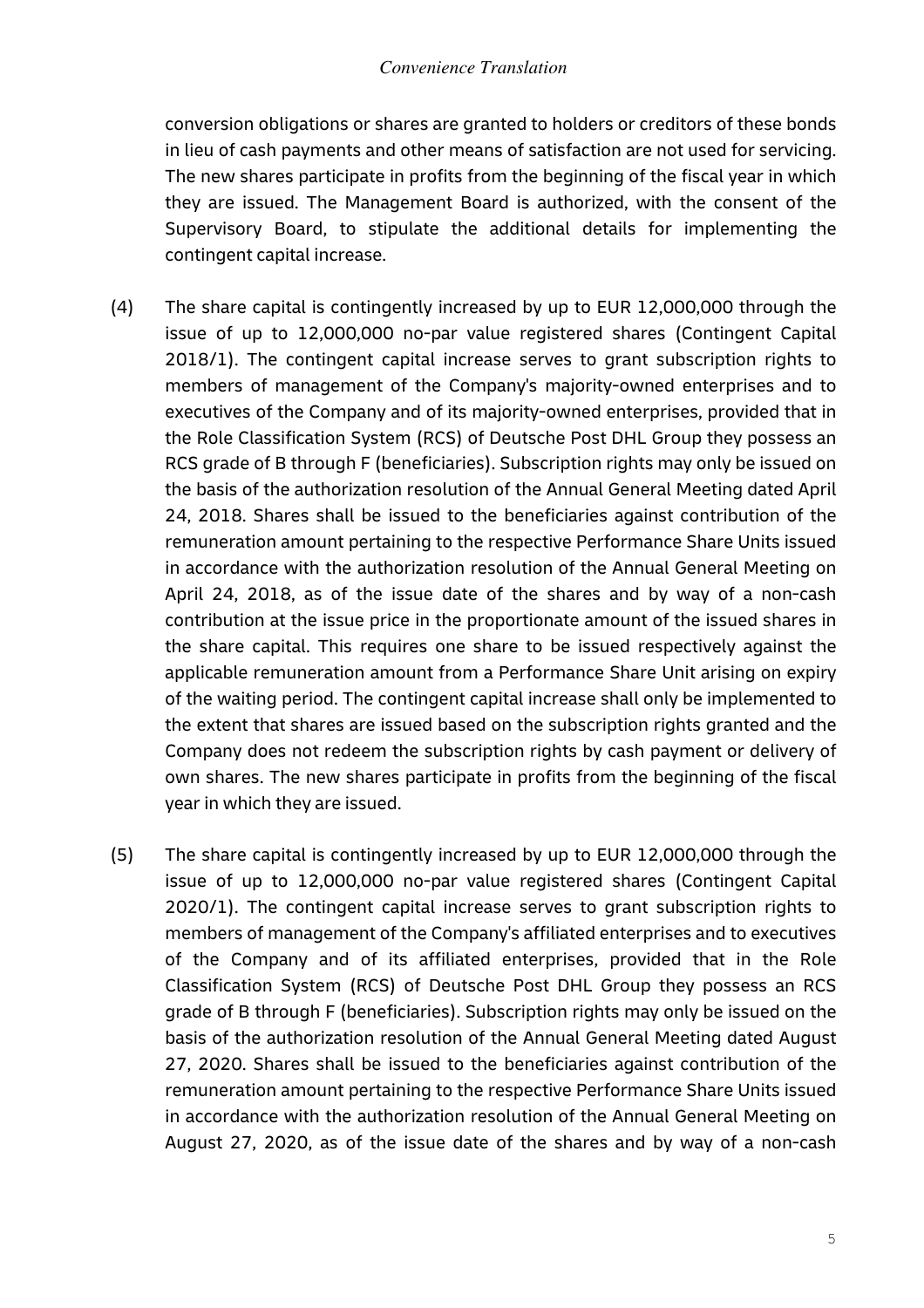contribution at the issue price in the proportionate amount of the issued shares in the share capital. This requires one share to be issued respectively against the applicable remuneration amount from a Performance Share Unit arising on expiry of the waiting period. The contingent capital increase shall only be implemented to the extent that shares are issued based on the subscription rights granted and the Company does not redeem the subscription rights by cash payment or delivery of own shares. The new shares participate in profits from the beginning of the fiscal year in which they are issued.

- (6) The share capital is contingently increased by up to EUR 40,000,000 through the issue of up to 40,000,000 no-par value registered shares (Contingent Capital 2020/2). The contingent capital increase serves to grant warrant or conversion rights or to service conversion obligations as well as to grant shares in lieu of cash payments to holders of bonds issued by the Company or its Group companies in accordance with the authorization resolution of the Annual General Meeting on August 27, 2020. The new shares shall be issued at the warrant or conversion price stipulated in accordance with the authorization resolution of the Annual General Meeting on August 27, 2020. The contingent capital increase shall only be implemented if and to the extent that the holders or creditors of bonds that are issued or guaranteed based on the authorization resolution of the Annual General Meeting on August 27, 2020 exercise their warrant or conversion rights, satisfy their conversion obligations or shares are granted to holders or creditors of these bonds in lieu of cash payments and other means of satisfaction are not used for servicing. The new shares participate in profits from the beginning of the fiscal year in which they are issued. The Management Board is authorized, with the consent of the Supervisory Board, to stipulate the additional details for implementing the contingent capital increase.
- (7) The share capital is contingently increased by up to EUR 20,000,000 through the issue of up to 20,000,000 no-par value registered shares (Contingent Capital 2022/1). The contingent capital increase serves to grant subscription rights to members of management of the Company's affiliated enterprises and to executives of the Company and of its affiliated enterprises, provided that in the Role Classification System (RCS) of Deutsche Post DHL Group they possess an RCS grade of B through F (beneficiaries). Subscription rights may only be issued on the basis of the authorization resolution of the Annual General Meeting dated May 6, 2022. Shares shall be issued to the beneficiaries against contribution of the remuneration amount pertaining to the respective Performance Share Units issued in accordance with the authorization resolution of the Annual General Meeting on May 6, 2022, as of the issue date of the shares and by way of a non-cash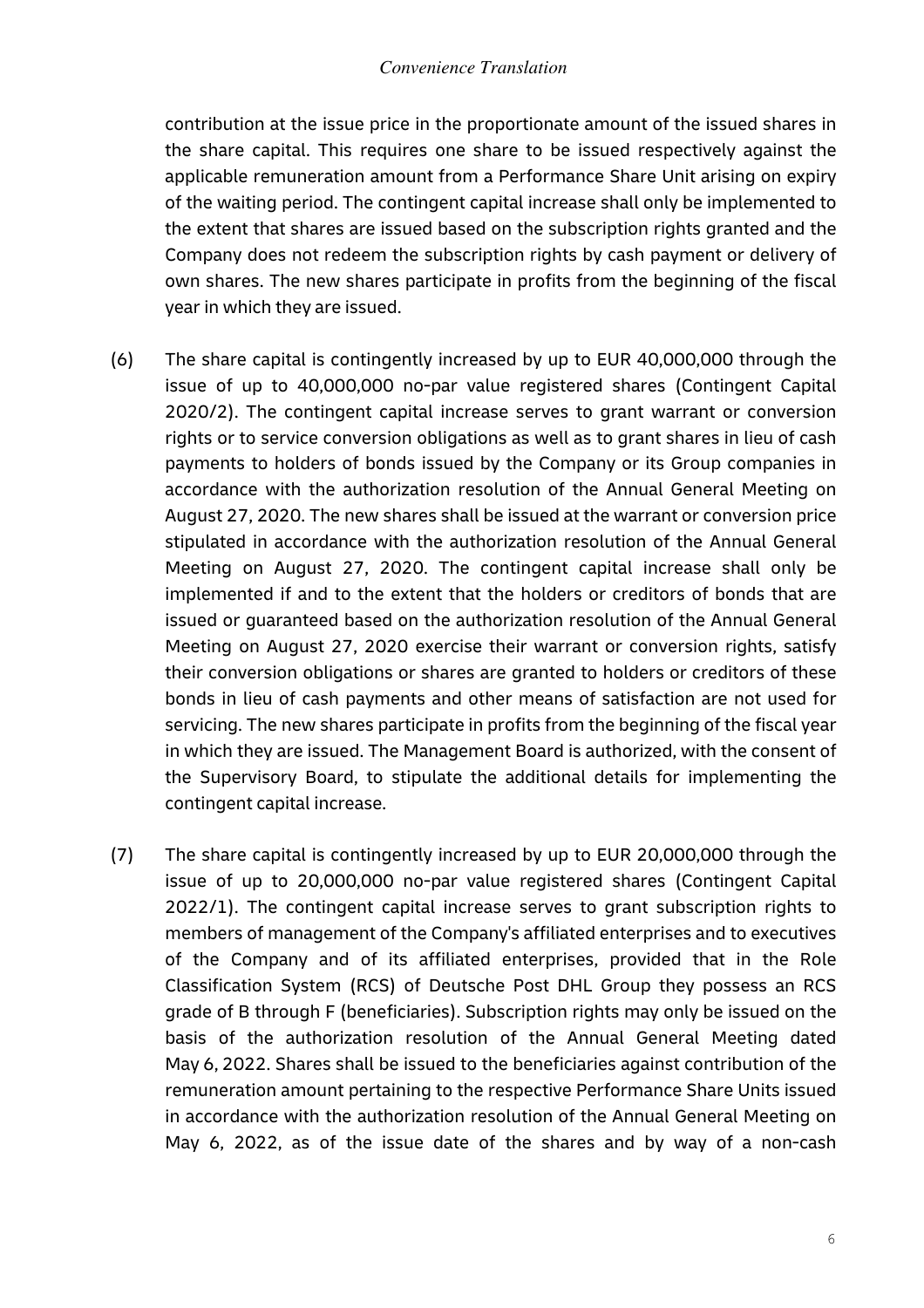contribution at the issue price in the proportionate amount of the issued shares in the share capital. This requires one share to be issued respectively against the applicable remuneration amount from a Performance Share Unit arising on expiry of the waiting period. The contingent capital increase shall only be implemented to the extent that shares are issued based on the subscription rights granted and the Company does not redeem the subscription rights by cash payment or delivery of own shares. The new shares participate in profits from the beginning of the fiscal year in which they are issued. If, in lieu of expiry of the subscription rights, a claim to relinquish the subscribed shares to the Company accrues, the relinquished shares may be redeemed subject to a decision to this effect by the Board of Management.

- (8) The share capital is contingently increased by up to EUR 40,000,000 through the issue of up to 40,000,000 no-par value registered shares (Contingent Capital 2022/2). The contingent capital increase serves to grant warrant or conversion rights or to service conversion obligations as well as to grant shares in lieu of cash payments to holders of bonds issued by the Company or its Group companies in accordance with the authorization resolution of the Annual General Meeting on May 6, 2022. The new shares shall be issued at the warrant or conversion price stipulated in accordance with the authorization resolution of the Annual General Meeting on May 6, 2022. The contingent capital increase shall only be implemented if and to the extent that the holders or creditors of bonds that are issued or guaranteed based on the authorization resolution of the Annual General Meeting on May 6, 2022, exercise their warrant or conversion rights, satisfy their conversion obligations or shares are granted to holders or creditors of these bonds in lieu of cash payments and other means of satisfaction are not used for servicing. The new shares participate in profits from the beginning of the fiscal year in which they are issued. The Management Board is authorized, with the consent of the Supervisory Board, to stipulate the additional details for implementing the contingent capital increase.
- (9) The Company's shares are registered shares. The shareholders must furnish the Company with the information prescribed under statute to be recorded in the Company's share register.
- (10) If, in the event of a capital increase, the resolution to implement the capital increase makes no provision as to whether the new shares are bearer shares or registered shares, then such new shares will be deemed registered shares.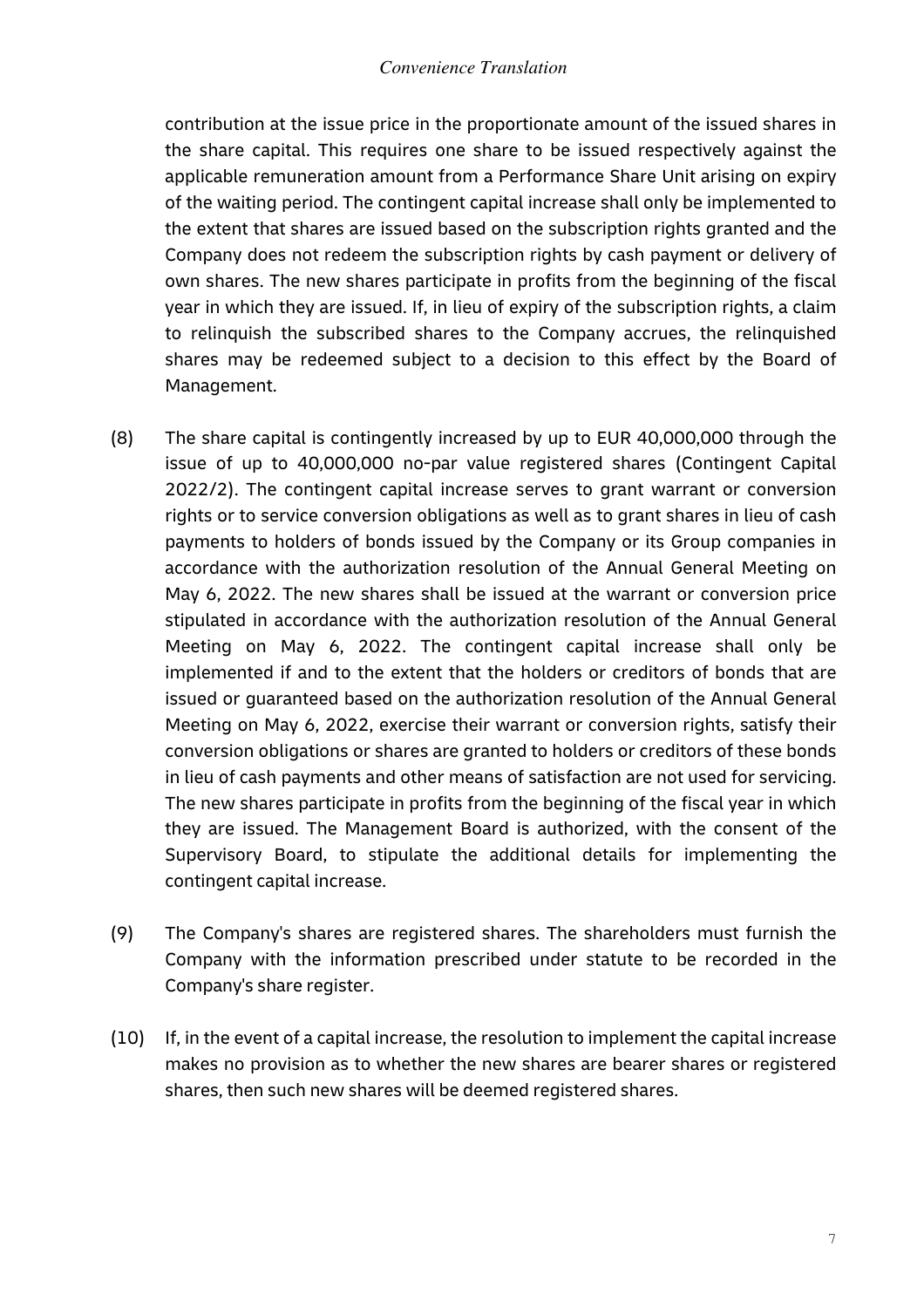- (11) The Management Board shall determine the form of the share certificates, dividend coupons and renewal coupons. Any right to receive individual or multiple share certificates shall be precluded to the extent permitted by law and provided that no rules of a stock exchange to which the shares are admitted require certification. The Company may issue share certificates that embody one share or multiple shares (global certificate) against reimbursement of its costs.
- (12) In the event of a capital increase, any dividend rights carried by the new shares may be determined in derogation from Section 60 of the Stock Corporation Act (Aktiengesetz).

## III. Management Board

#### § 6

#### Composition and Rules of Procedure

- (1) The Management Board shall have at least two members. In other respects, the Supervisory Board shall determine the number of members of the Management Board.
- (2) The Supervisory Board may appoint a chairman of the Management Board and a deputy chairman of the Management Board. Substitute members of the Management Board may be appointed.
- (3) The Management Board shall issue its own rules of procedure by a unanimous resolution of all Management Board members. Such rules of procedure are subject to the Supervisory Board's consent.

## § 7

#### Representation of the Company

The Company shall be legally represented by two members of the Management Board, or by one member of the Management Board acting jointly with a registered authorized signatory (Prokurist). With respect to the power to represent the Company, substitute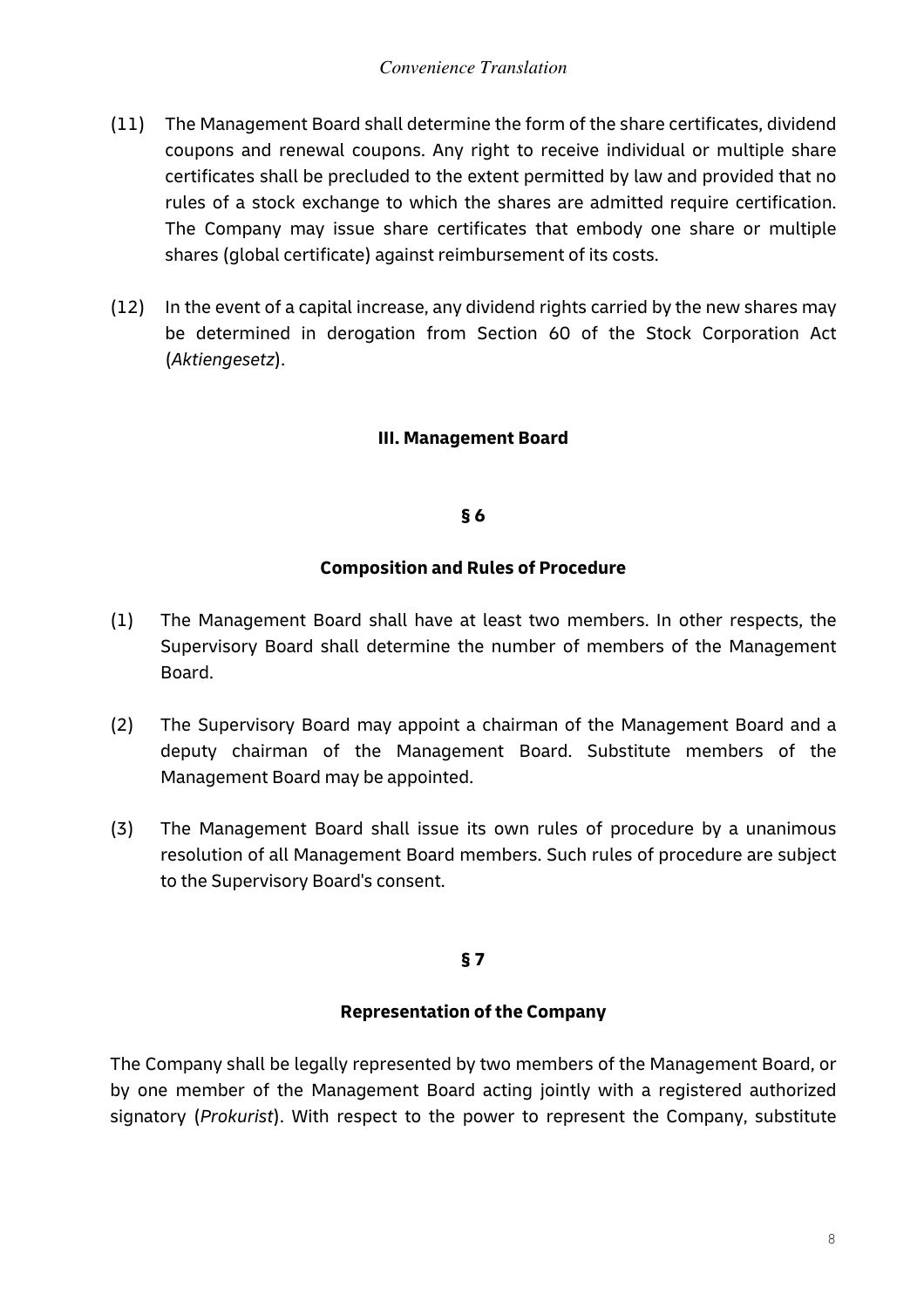members of the Management Board shall be deemed full members of the Management Board.

#### § 8

#### Management

The Management Board shall manage the affairs of the Company in compliance with the rules of procedure and the schedule of responsibilities approved by the Supervisory Board.

#### § 9

#### Transactions requiring Consent

- (1) The rules of procedure of the Supervisory Board shall determine which transactions of the Management Board will be subject to the prior consent of the Supervisory Board.
- (2) At any time, the Supervisory Board may make additional transactions subject to its consent. It may revocably grant its consent in advance to a specific class of transactions in general, or in the event that a specific transaction meets particular conditions.

## IV. Supervisory Board

#### § 10

#### Composition, Term, Resignation

(1) The Supervisory Board shall have twenty members, namely, ten Supervisory Board members appointed by the shareholders, and ten Supervisory Board members appointed by the employees. The Supervisory Board members on the shareholders' side shall be elected by the General Shareholders' Meeting, while the Supervisory Board members on the employees' side shall be appointed in accordance with the provisions of the Co-Determination Act (Mitbestimmungsgesetz).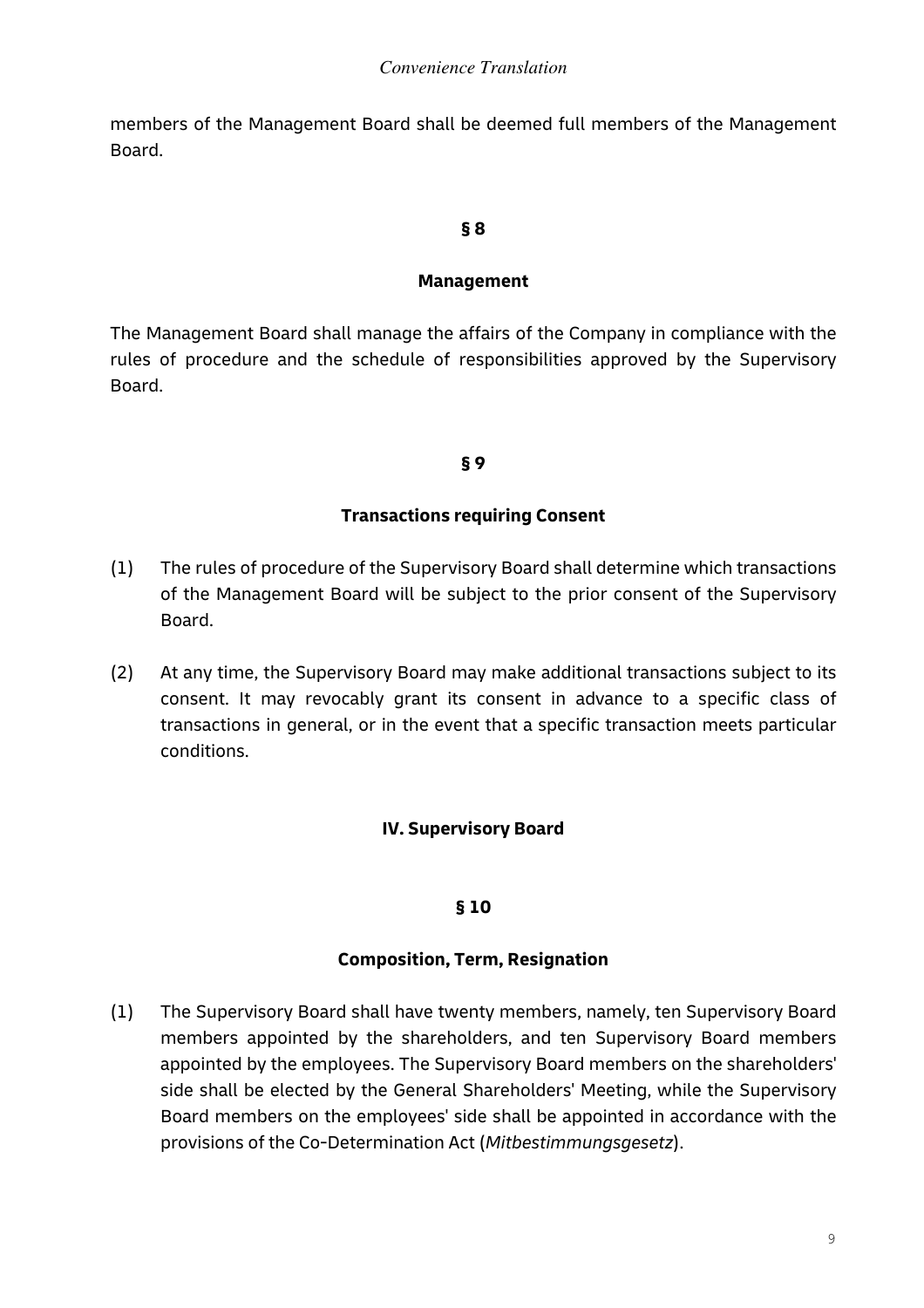- (2) The Supervisory Board members shall be appointed for the period ending at the General Shareholders' Meeting that resolves on ratification of the acts of the members of the Supervisory Board for the fourth fiscal year following commencement of its term of office. The fiscal year in which the term of office begins shall not form part of this calculation. The General Shareholders' Meeting may determine a shorter term of office for members on the shareholders' side upon their election. Unless the General Shareholders' Meeting decides otherwise, any successor to a member of the shareholder's side who resigns prior to conclusion of his term of office shall be appointed for the remainder of the term of office of the resigning member.
- (3) Upon appointment of a member of the Supervisory Board, a substitute member may be appointed at the same time, and that person will become a member of the Supervisory Board if the appointed member of the Supervisory Board resigns prior to expiry of his term of office without the appointment of a successor. The office of a substitute shareholder member who has joined the Supervisory Board shall lapse as soon as a successor to the retiring Supervisory Board member is appointed, and no later than upon expiry of the remaining term of office of the retiring Supervisory Board member.
- (4) The members and substitute members of the Supervisory Board may resign their office without notice period and without stating the reason therefor by furnishing the Management Board with a written declaration.

#### Chairman and Deputy

(1) In accordance with Section 27 (1) and (2) of the Co-Determination Act, the Supervisory Board shall elect from its midst a chairman and a deputy chairman for the term of office stipulated in § 10 (2) of these Articles. The election shall be conducted at a meeting to be held without special notice immediately following the General Shareholders' Meeting at which the Supervisory Board members on the shareholders' side to be appointed by the General Shareholders' Meeting are appointed. Should the chairman or his deputy withdraw prior to expiry of their term of office, the Supervisory Board shall conduct a new election for the remaining term of office of the withdrawing individual.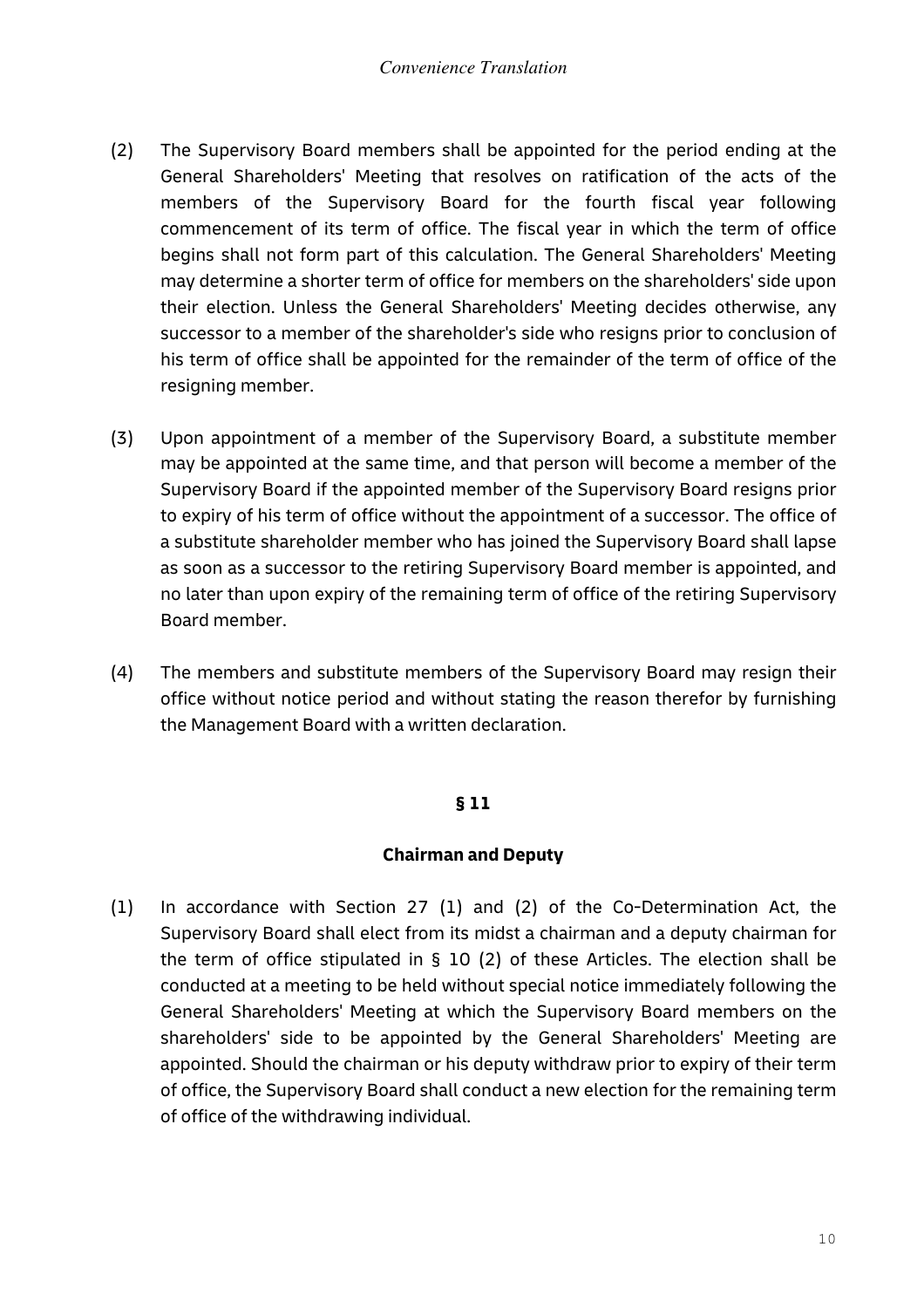(2) Directly following election of the chairman and his deputy, the Supervisory Board shall form a committee responsible for the tasks set forth in Section 31 (3) of the Co-Determination Act. The chairman, his deputy and two representatives, one of the latter being elected by the employee members and the other by the shareholder members by a majority of votes cast, shall sit on such committee.

#### § 12

#### Rules of Procedure

The Supervisory Board shall issue its own rules of procedure in accordance with compulsory statutory provisions and the provisions of these Articles.

#### § 13

#### Calling of Meetings

- (1) Supervisory Board meetings shall be called in writing by the chairman or in the event of him being prevented, his deputy, subject to a two-week notice period. In calculating the period, the date on which the notice is dispatched and the date of the meeting shall not be included. In urgent cases, the person calling the meeting may reduce the period and also call the meeting orally or by telephone.
- (2) The notice shall state the place and time of the meeting, as well as the individual agenda items. As a rule, any additions to the agenda must be provided 7 days prior to the meeting, unless reasons of urgency or confidentiality, as an exception, justify another procedure.
- (3) The chairman may cancel or relocate a convened meeting for good cause. He may briefly adjourn a meeting that has commenced. The chairman shall make decisions concerning longer adjournments subject to a contrary majority decision by the Supervisory Board.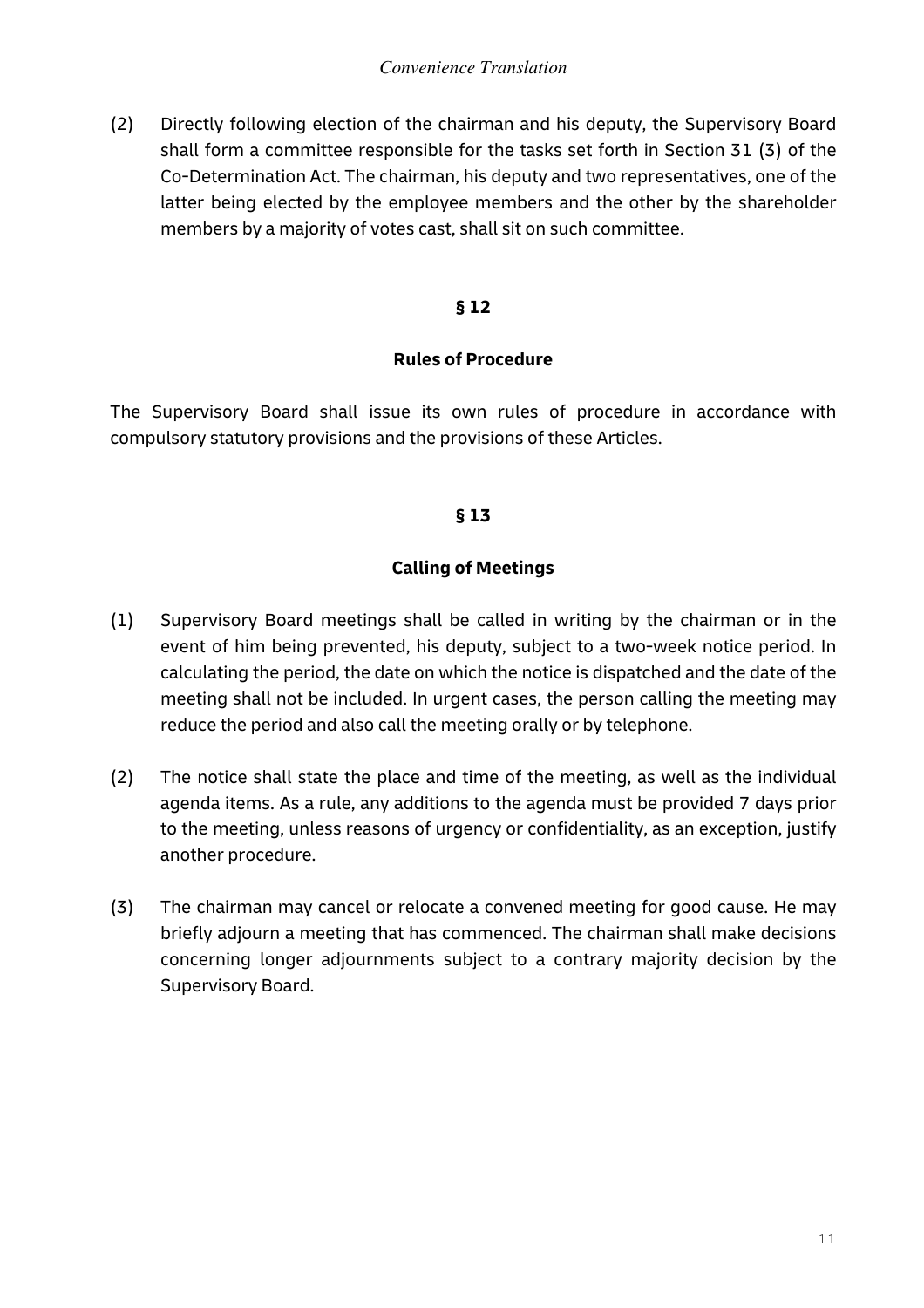#### Adoption of Resolutions

- (1) As a rule, Supervisory Board resolutions shall be adopted in meetings. The chairman shall determine the order in which the agenda items shall be addressed, as well as the type and sequence of votes. He can authorize members of the Supervisory Board to participate in meetings and adoptions of resolutions by telephone or video conference or cast their vote retroactively within a reasonable time period determined by the chairman. Resolutions concerning agenda items of which proper notice was not given may only be adopted if no member objects thereto. In this event, absent members shall be given an opportunity to object to the adoption of such resolution or to cast a retrospective vote within a reasonable period to be determined by the chairman. Such resolution shall enter into effect only if no absent member has objected thereto during the relevant period.
- (2) Outside meetings, resolutions may be adopted by votes in writing, by telephone or by using other telecommunications methods provided that this has been authorized by the chairman of the Supervisory Board for each individual case. Such resolutions shall be determined by the chairman in writing and distributed to all members.
- (3) The Supervisory Board shall have quorum if no less than half of the members that it is required to consist of participate in the adoption of the resolution by voting using a method permitted by law or these articles of association. A member of the Supervisory Board shall be deemed to have participated in such a voting if such a member abstains from voting.
- (4) Upon application by two members, the chairman may postpone the adoption of resolutions concerning individual or all agenda items for a maximum of four weeks if equal numbers of shareholder and employee members would not participate in the adoption of the relevant resolutions, or other good cause for such postponement exists. The chairman may not postpone the adoption of such resolutions a second time.
- (5) Supervisory Board resolutions shall require a majority of votes cast, unless another majority is mandatorily required by law. Should an initial and a subsequent vote concerning the same agenda item both result in a tie, the chairman shall have two votes at the subsequent vote.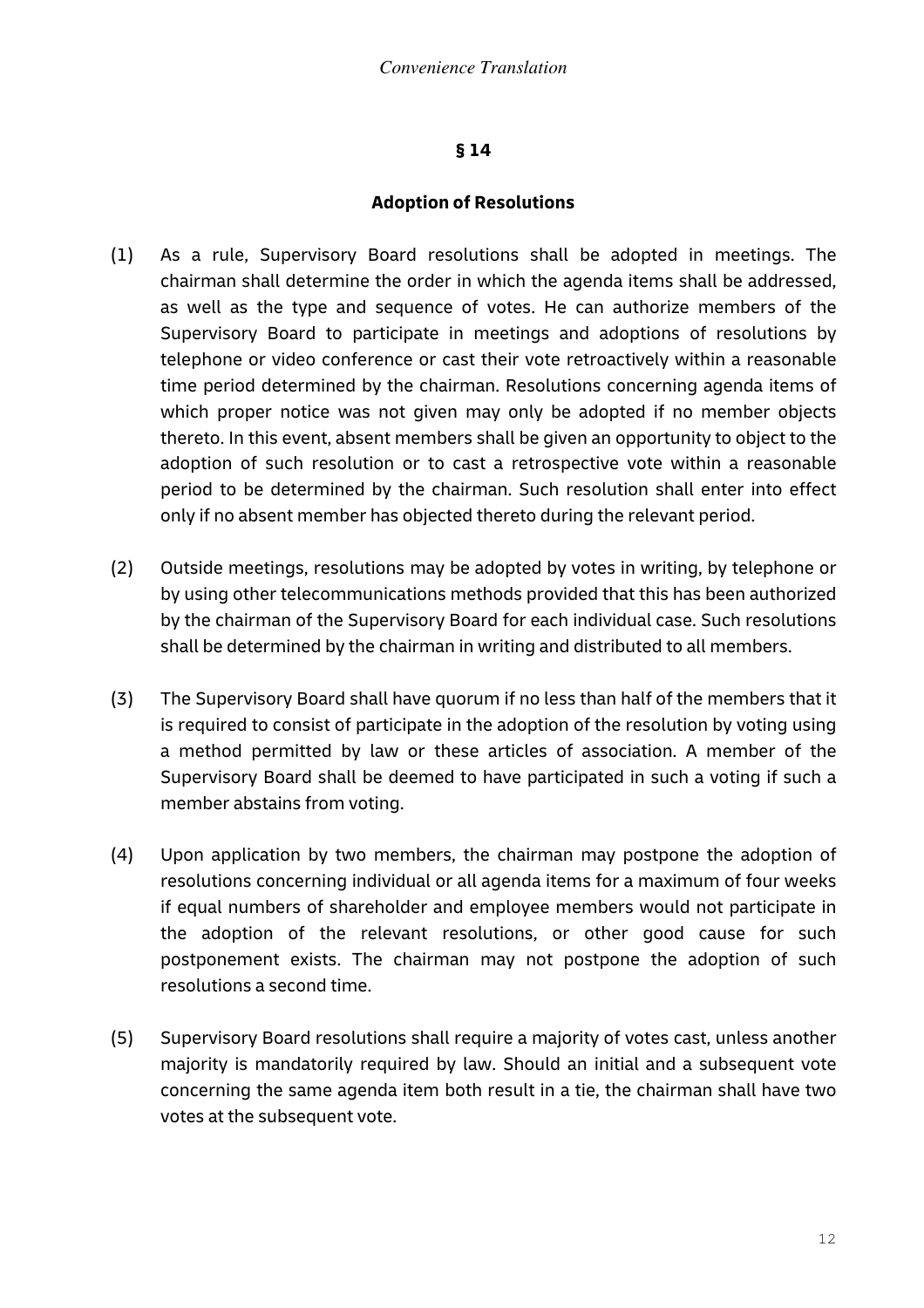- (6) The chairman and, in the event of him being prevented, the deputy chairman may make declarations of intent on behalf of the Supervisory Board necessary for the implementation of resolutions of the Supervisory Board and its committees, and may accept declarations on behalf of the Supervisory Board.
- (7) The Supervisory Board is authorized to approve changes to the Articles of Association that affect the wording only.

#### **Committees**

- (1) The Supervisory Board may establish committees in addition to the committee described in § 11 (2). The Supervisory Board may delegate decision-making authority to such committees as far as this is not prohibited by law.
- (2) With the exception of the second voting right, the rules set forth in §§ 13 and 14 shall apply mutatis mutandis to the committees' procedures. If the Supervisory Board does not appoint a chairman, the committee may elect a chairman from its midst.

#### § 16

## Confidentiality

Both during and after their term of office, the members of the Supervisory Board shall not disclose any confidential information and secrets of the Company (namely, business and trade secrets) which have become known to them as a result of their work on the Supervisory Board. In particular the members of the Supervisory Board shall not disclose confidential reports they received as well as confidential consultations.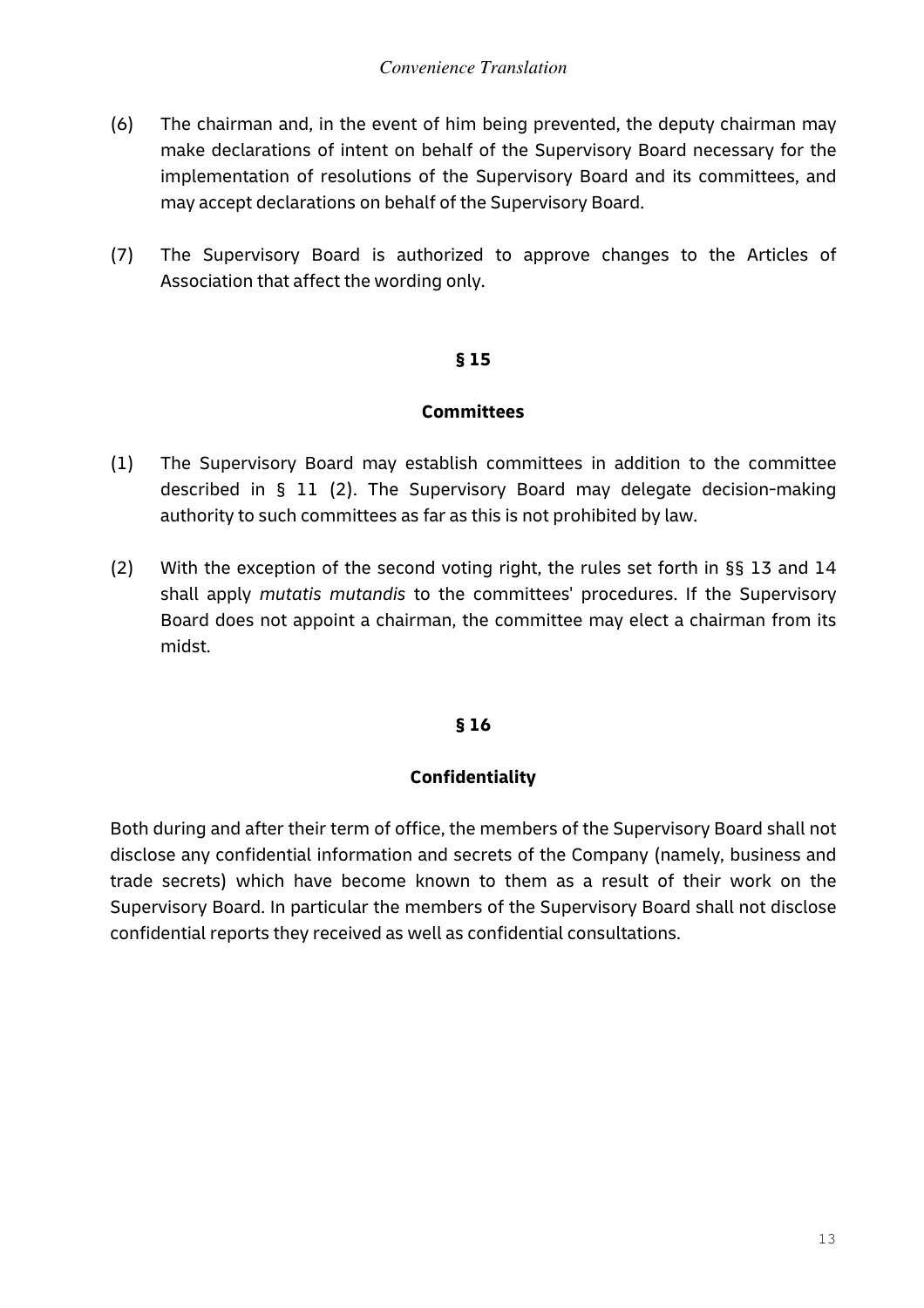#### Remuneration

- (1) As of January 1, 2022, each member of the Supervisory Board shall receive a fixed annual remuneration in the amount of Euro 100,000 in addition to reimbursement of their cash expenses.
- (2) The remuneration according to para. (1) shall be increased for

| the Chairman of the Supervisory Board        | by 100%, |
|----------------------------------------------|----------|
| the Deputy Chairman of the Supervisory Board | by 50%,  |
| a Chairman of a Supervisory Board committee  | by 100%, |
| a member of a Supervisory Board committee    | by 50%.  |

This shall not apply to the committee set up pursuant to Section 27 (3) of the Co-Determination Act and the nomination committee.

- (3) As of January 1, 2022, the members of the Supervisory Board shall receive an attendance fee of Euro 1,000 for each meeting of the Supervisory Board and its committees they attend which shall only be payable to the extent that the sum total of the attendance fee accruing in a given fiscal year does not reach 10% of the total remuneration of the member of the Supervisory Board including reimbursements received to cover expenses.
- (4) The remuneration pursuant to para. (1) and (2) and the attendance fee shall become due at the close of the ordinary General Shareholders' Meeting in the following fiscal year.

Supervisory Board members serving the Supervisory Board and/or its committees for only part of the fiscal year shall receive a remuneration pursuant to para. (1) and (2) pro rata.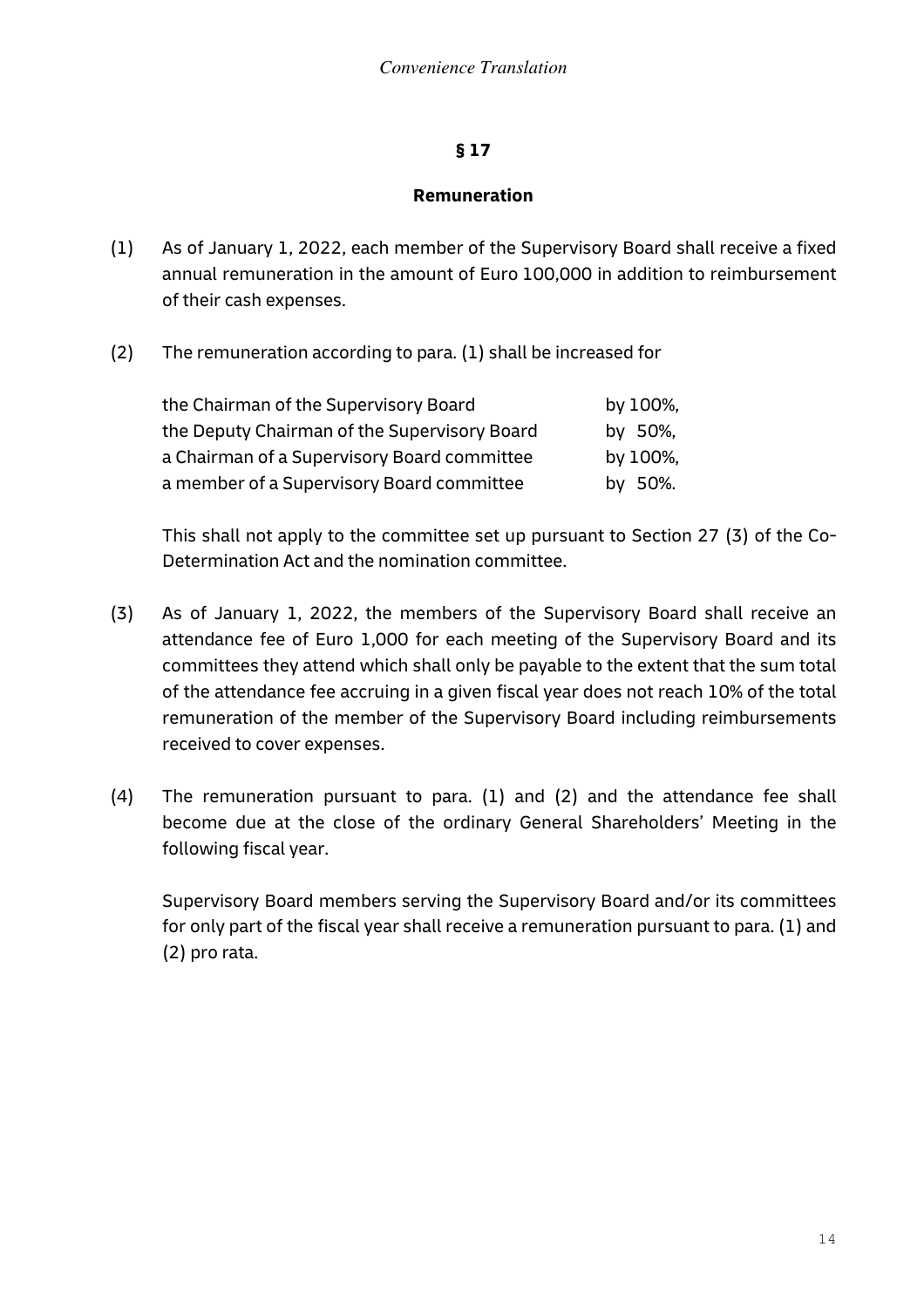## V. General Shareholders' Meeting

#### § 18

#### Place and Notice of Meetings

- (1) The General Shareholders' Meeting shall be held at the Company's registered office, a German city where a stock exchange is situated, or in a German city with a population of more than 200,000 inhabitants.
- (2) To the extent that no shorter time limit is permitted by statutory law, notice of the General Shareholders' Meeting shall be given no later than thirty days prior to the day on which the Meeting is convened. This deadline shall be extended by the number of days of the registration deadline stipulated in § 19 (1) of the Articles of Association.

#### § 19

## Attendance and Voting Rights, Audiovisual Transmission

- (1) Shareholders who are registered in the Company's share register and have registered in good time may attend the General Shareholders' Meeting and exercise their voting rights at the General Shareholders' Meeting. Registration of attendance must be received by the Company at the address provided in the invitation no less than six days prior to the Meeting (registration deadline). The Management Board may stipulate a shorter registration deadline (measured in days) in the invitation to the General Shareholders' Meeting. The Management Board is authorized to stipulate the details of registration to attend the General Shareholders' Meeting.
- (2) The Management Board is authorized to provide that shareholders can participate in the Annual General Meeting without attending the venue and without a proxy and exercise all or some of their rights in part or in full via electronic communication (online participation). The Management Board is also authorized to specify conditions for the extent and the procedure of the participation and the exercise of rights pursuant to Sentence 1. The related stipulations shall be published together with the convening of the Annual General Meeting.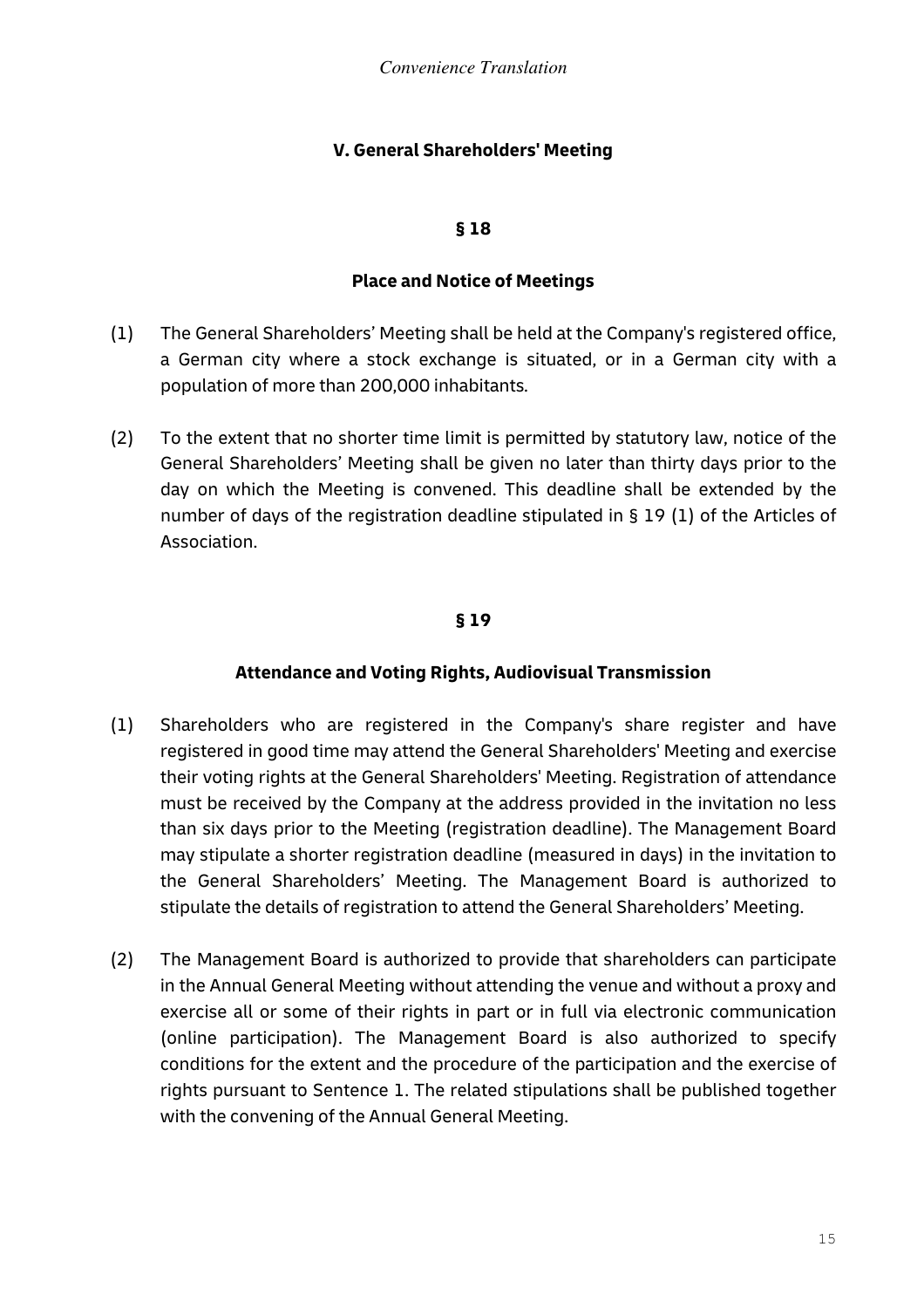- (3) The Management Board may permit shareholders to submit written or electronic votes (voting by postal ballot), even if they do not attend the General Shareholders' Meeting. It may set forth the procedural details and it may specify in particular a single communications channel and a deadline for submission of votes via postal ballot. The details will be made known in the invitation to the General Shareholders' Meeting.
- (4) The right to vote may be exercised by proxy. Proxies must be granted, revoked and verified to the Company in writing (Textform). The invitation to the General Shareholders' Meeting may provide for a simplified process for granting, revoking and verifying proxies and, to the extent legally permissible, may set out the details for granting and revoking proxies, including the method of transmission of verification of proxies to the Company. Section 135 AktG shall remain unaffected.
- (5) The Chairman of the General Shareholders' Meeting may permit the audiovisual transmission of the General Shareholders' Meeting, in whole or in part, in a manner to be specified in greater detail by him/her. The public may also be granted unlimited access to view the broadcast.

## Chair of the General Shareholders' Meeting

- (1) The General Shareholders' Meeting shall be chaired by the chairman of the Supervisory Board or by another member of the Supervisory Board from the shareholders' side, which member shall be appointed by the Supervisory Board chairman. In the event that neither the Supervisory Board chairman nor a Supervisory Board member appointed by the chairman chairs the General Shareholders' Meeting, the chairman shall be elected by the General Shareholders' Meeting.
- (2) The chairman shall direct the meeting. He shall determine the order in which agenda items are addressed, as well as the type and sequence of votes. He is authorized to set an appropriate time on questions and speeches, in particular to set an appropriate time frame at the beginning of or during the General Shareholders' Meeting for the course of the General Shareholders' Meeting, the individual agenda items, questions and speeches and to define a time for the start of voting on one or more agenda items.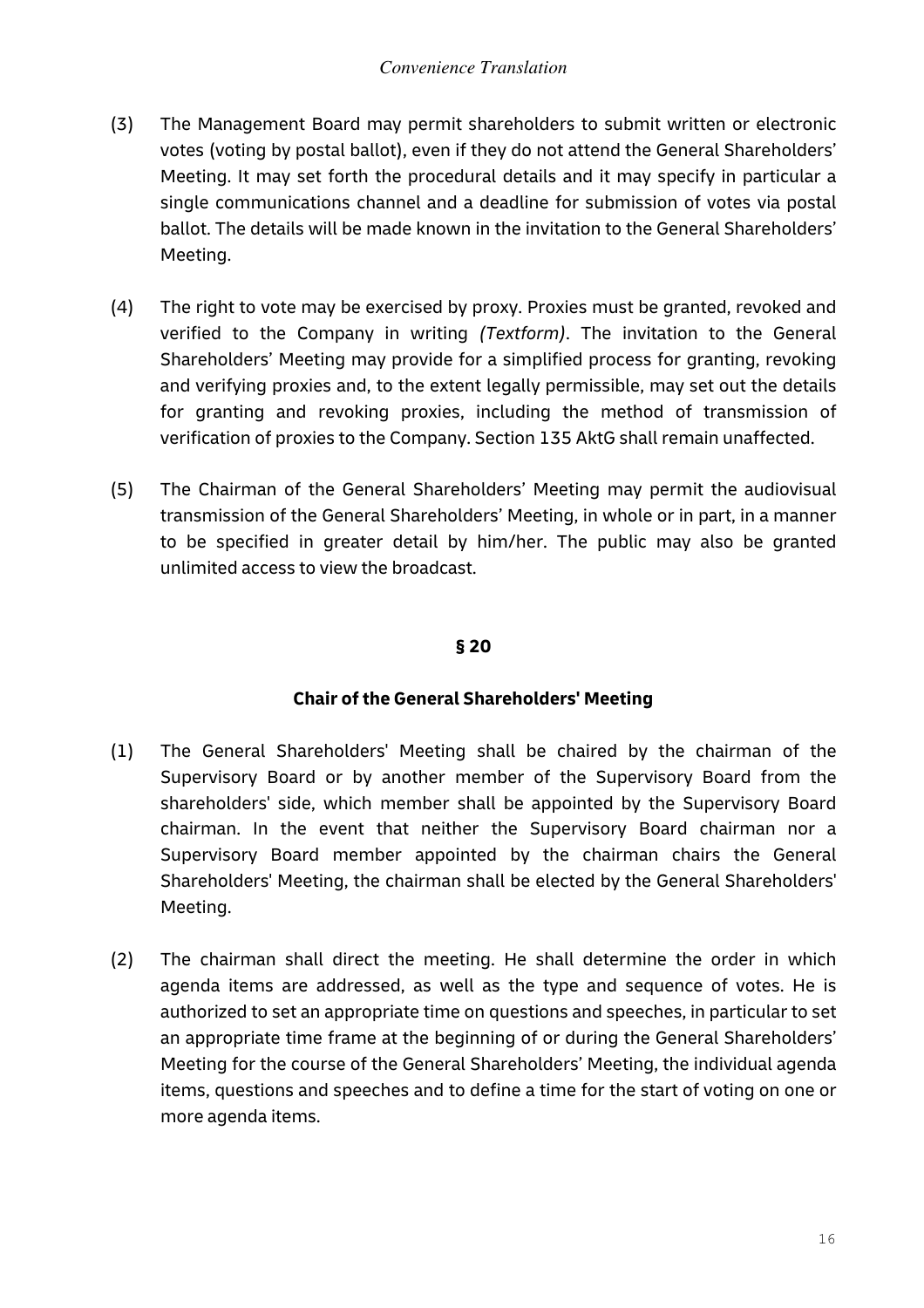#### Resolutions

- (1) Each ordinary share shall be entitled to one vote at the General Shareholders' Meeting.
- (2) Unless statutory provisions require otherwise, resolutions shall be adopted by a simple majority of votes cast and, where a capital majority is required by law in addition to a majority of votes cast, by a simple majority of the share capital represented at the time and place the relevant resolution is adopted.

## VI. Annual Financial Statement and Appropriation of Profits

#### § 22

## Annual Financial Statement and Ordinary General Shareholders' Meeting

- (1) Within the first three months of the fiscal year the Management Board shall prepare the annual financial statements, the consolidated financial statements and the respective management reports for the preceding fiscal year and shall submit such documents without undue delay following preparation thereof to the Supervisory Board for review together with a proposal for the appropriation of available net earnings.
- (2) Following receipt of the Supervisory Board's report, the Management Board shall without undue delay call the ordinary General Shareholders' Meeting, which must be held within the first eight months of a given fiscal year. Such General Shareholders' Meeting shall resolve upon the ratification of the acts of the Management Board and the Supervisory Board (Entlastung), selection of an auditor, and the appropriation of distributable profits.
- (3) In approving the annual financial statements, the Management Board and Supervisory Board may allocate the annual net income, in whole or in part, to other profit reserves after having deducted any amounts to be allocated to the legal reserve and any loss carry forward account. No more than 50% of the annual net